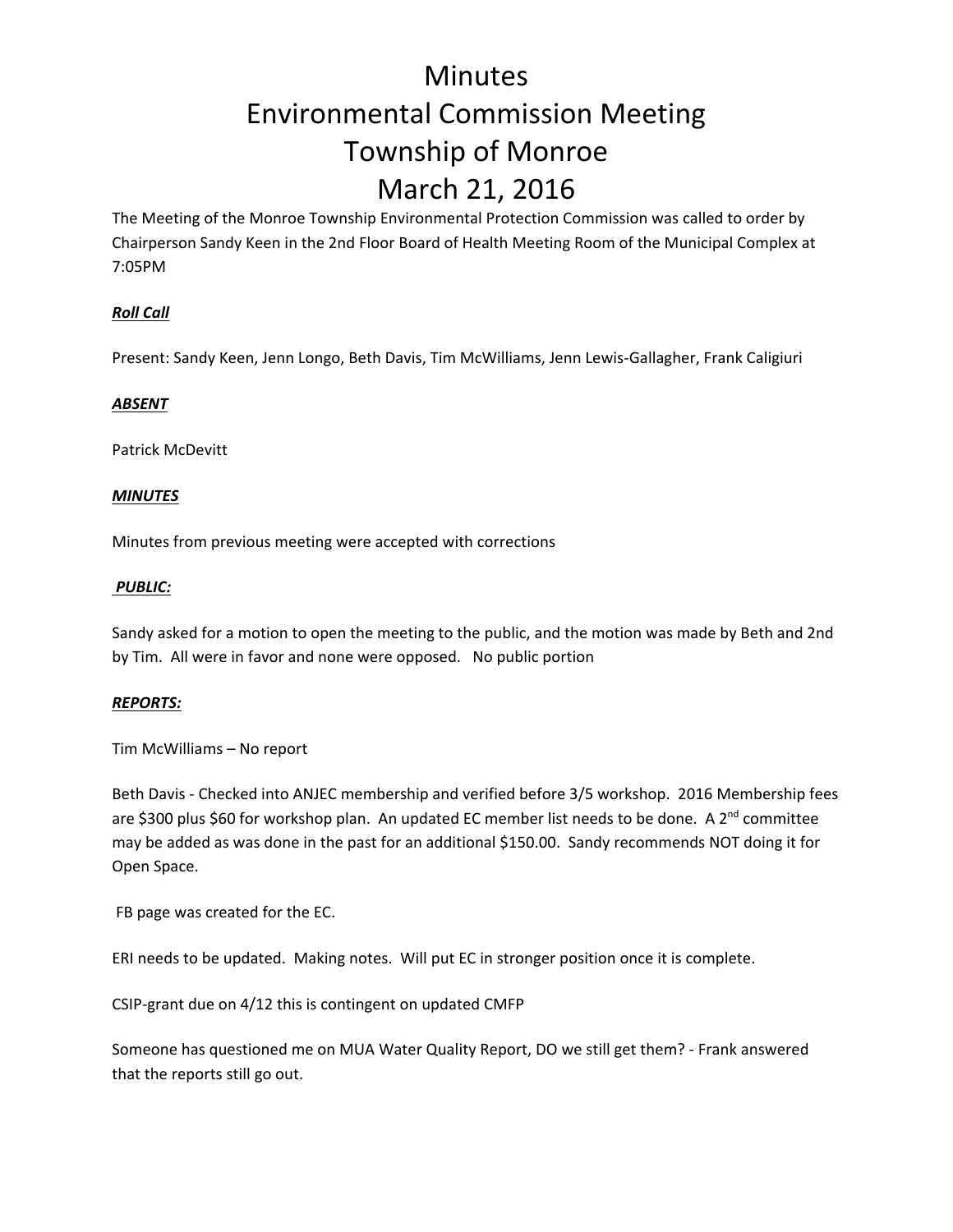# Minutes Environmental Commission Meeting Township of Monroe March 21, 2016

(Sustainable Monroe for Patrick McDevitt)

3/16 Tapped-The Movie @ public library regarding status of water was a success

3/31 Sustainable MT & Tri County Alliance event to be held at Racks from 6‐8pm

Frank Caligiuri – No Report

Jenn Lewis‐Gallagher – Liaison to BOE Grant writer for the BOE. Questions ANJEC Report (goes back to Path of Hope)

Sandy Keen - Web page needs to be created. Beth said she would do this and get it to Kevin Hiedel so it may be linked to the township page.

Historical Society is hosting a Tea Party, Car Show and Craft Show on 5/21 The Herbal garden by the fountain will be completed.

Dangerous trees need to be addressed at Pheifer Center; trees that are by power lines need to be taken care of by ACE and others need to be done by MT Public Works

I attended the MA monthly meeting.

Need to know about Conceptual Design and Site Plans. Frank advised that Dawn Farrell could add EC/Sandy to distribution list.

Still looking for teachers in the Elementary Schools for Green Ribbons/Project Learning Tree

*~ ~ ~ ~ ~ ~ ~ ~ ~ ~ ~ ~ ~ ~ ~ ~ ~ ~ ~ ~ ~ ~*

### *FRANK*

4H, Assessment of septic system needs to be done and bathrooms need to be added. Well needs to be completed.

Discussion of Crystal Lakes‐ Open Space wanted to purchase but no need for that. Township to acquire. MUA to run pipes and sewer. There was an issue with ground water contaminating wells.